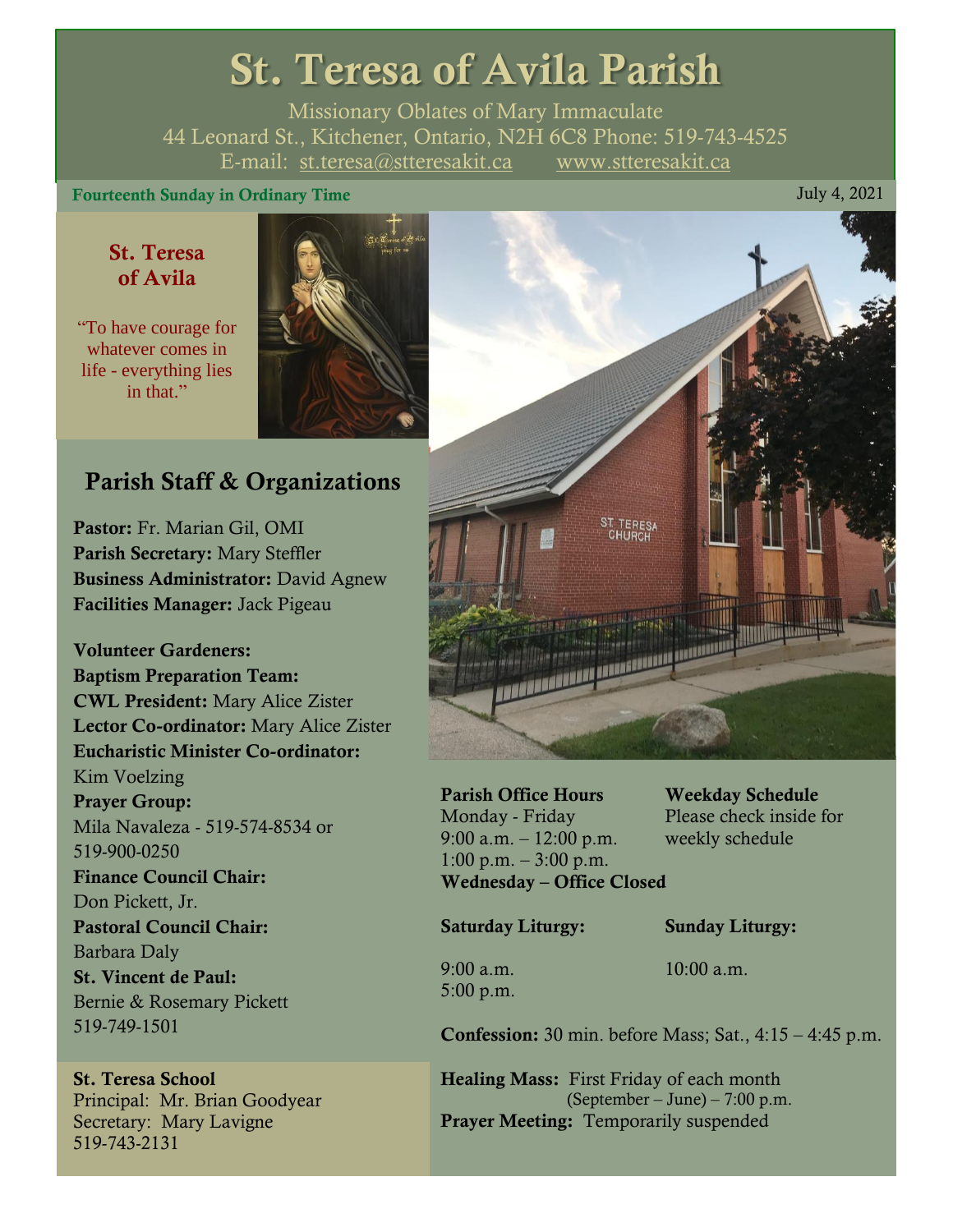#### **14th Sunday in Ordinary Time**

Today's Gospel (Mark 6:1-6) immediately follows upon last week's stories of the raising of Jairus's daughter and the healing of the woman with a hemorrhage. It sets the context of our Gospel readings for the next two weeks in which Jesus will extend the work of His ministry to His disciples. In this Gospel, we learn some interesting details about Jesus and His early life. Jesus' kinfolk know Him to be a carpenter, an artisan who works in wood, stone, and metal. He probably learned this trade from His father.

Brothers and sisters of Jesus are also named in this passage. Scholars are divided on how to interpret this. As Catholics, we believe that Mary was and remained always a virgin, thus we do not believe that this Gospel refers to other children of Mary. Some have suggested that these family members might be Joseph's children from a previous marriage, but there is little evidence to support this. Others explain this reference by noting that the words brother and sister were often used to refer to other types of relatives, including cousins, nieces, and nephews.

This passage unfolds a continuing theme of Mark's Gospel: Who is Jesus? *His kinfolk in Nazareth might know the carpenter, the son of Mary, but they do not know Jesus, the Son of God.*

#### **15th Sunday in Ordinary Time**

Mark's Gospel (Mark 6:7-13) tells us that Jesus sent out the Twelve. These twelve were selected from among Jesus' disciples and named by Mark in chapter 3. Mark notes that these twelve are also called "apostles." The word apostle means "one who is sent." The number twelve is also a symbolic number, representing the twelve tribes of Israel. By naming twelve apostles, Jesus shows His mission to be in continuity with the mission of God's people, Israel.

Jesus continues to send us into the world as His disciples. But like the first disciples, we are not sent alone. Jesus has given us the community of the Church, which strengthens our life of discipleship. The Christian message can only authentically be proclaimed in and through the community of faith that is the Church. In our work with others, we build this community of faith and can invite others to share in it.



#### Diocese of Hamilton Prayer Calendar 2021

July 5 – Rev. Robert Sims July 6 – Rev. Godwin Pinto, O.C.D. July 7 – Our Parish Community July 8 – Rev. Edward Henhoeffer July 9 – Rev. John Schnurr July 10 – Rev. Joseph Gregory Michel July 11 – Fifteenth Sunday in Ordinary Time July 12 – Most Rev. Anthony Tonnos July 13 – Rev. Francis Salasiar, C.S.C. July 14 – Society of Christ (S.Chr.) July 15 – Rev. Ronald Hodara July 16 – Rev. William Foote July 17 – Rev. Michael Isabelle July 18 – Sixteenth Sunday in Ordinary Time

## Vocations

### Fourteenth Sunday in Ordinary Time July 4, 2021

Today's readings speak of prophets sent by God. Could God be calling you to be His voice in His Church at this time? If so, you could give it a try by responding to that inclination towards priesthood, religious life or the deaconate.

## Fifteenth Sunday in Ordinary Time July 11, 2021

In today's first reading Amos says he did not choose to be a prophet; God selected him. Maybe God is asking you to consider what you are doing at this time and perhaps begin the special work He has for you.

If you feel God is calling you to the priesthood, religious life or the diaconate, call Most Reverend Wayne Lobsinger, VG, EV, Auxiliary Bishop & Vocations Director, Diocese of Hamilton at (905) 528-7988 x2222.

[vocations@hamiltondiocese.com](mailto:vocations@hamiltondiocese.com)  <https://hamiltondiocese.com/vocations/>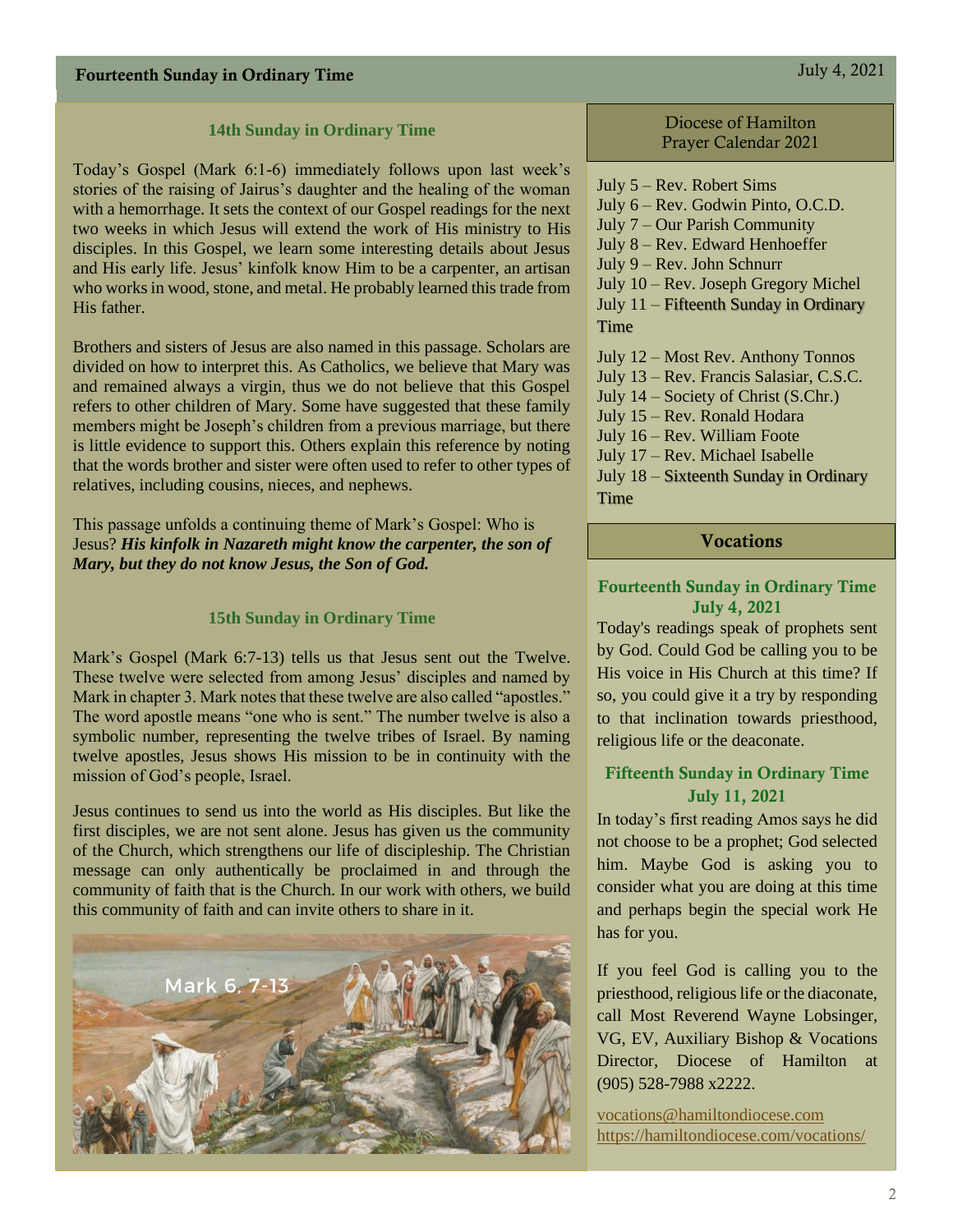## Welcome Home! – Church is Open for Mass!

It is a wonderful blessing to once again gather as a parish community, in the church. At the present time, we are able to open our churches to a 15% capacity. Please note that as the churches re-open, all the protocols for Mass, which we have been observing remain in place. This is to ensure we provide for the well-being and safety of all. For more information, click on the following link: [Covid-19 protocols](http://stteresakit.ca/?page_id=2149)

Masks and Safety Protocols – Responding to the needs and concerns of parishioners and following the instructions from the diocese, we have decided to assign the first few pews on the left side of the church for those, who for medical reasons, are unable to wear masks. We encourage all parishioners to follow the protocols so that everyone feels welcome and safe at our church.

Church is Open for Prayer - You are invited to visit Jesus, in the Most Blessed Sacrament, Monday to Friday, 9 a.m. to 8 p.m. The Adoration Chapel remains closed, but the church is open. Take advantage of this wonderful opportunity to come and spend some time with the Lord! Jesus is waiting for you!

**Mass Registration** – As the churches are now open with a 15% capacity, we ask and encourage parishioners to register in advance of coming to Mass. This will help us to have a better idea of the numbers of people attending the Saturday Vigil and Sunday Masses. Please click on the following link to register. Thank you. [http://stteresakit.ca/?page\\_id=2193](http://stteresakit.ca/?page_id=2193)

# **Mass Intentions July 5, 2021 – July 11, 2021**

Tuesday, July 6,  $2021 - 7:00$  p.m. Group Mass Intentions + Mary Fetter – *Jim Fetter*

Wednesday, July 7, 2021 – 8:30 a.m. + Larry Wismer – *Joan Wismer*

Thursday, July 8,  $2021 - 8:30$  a.m. For blessings and protection of Miciula Family – *Ewa*

Friday, July 9,  $2021 - 8:30$  a.m.

 Saturday, July 10, 2021 – 9:00 a.m.  $-+$  Ali Drago – Mary & Paula 5:00 p.m. – + Leona Grobe – *Peter Grobe*

Sunday, July 11, 2021 – 10:00 a.m. – Fifteenth Sunday in Ordinary Time – Year B – Parishioners of St. Teresa Parish

# *Baptism*

On Sunday, July 11, 2021, through the Sacrament of Baptism, we welcome: **Ewelina Maria Gautreau** daughter of Jesse and Kristine Gautreau

# **Mass Intentions July 12, 2021 – July 18, 2021**

Tuesday, July 13,  $2021 - 7:00$  p.m. Intentions of Jack & Marlene Fritz – *Bill & Mary Alice Zister & Family*

Wednesday, July 14, 2021 – 8:30 a.m.

# Thursday, July 15,  $2021 - 8:30$  a.m. *Memorial of Saint Bonaventure, Bishop and Doctor of the Church*

Friday, July 16,  $2021 - 8:30$  a.m.

 Saturday, July 17, 2021 – 9:00 a.m. – + Brian Sauder – *Jack & Kathy Wolff & Family* 5:00 p.m. – + Leona Grobe – *Peter Grobe*

Sunday, July 18, 2021 – 10:00 a.m. – Sixteenth Sunday in Ordinary Time – Year B – Parishioners of St. Teresa Parish

# Live-streaming on Zoom

The **10 a.m. Sunday Mass** will be live-streamed. To join Father, click on the following link: <https://zoom.us/j/5887658626> Password: 274733

Daily Readings: Lectors may find daily readings at this link: [https://readings.livingwithchrist.ca](https://readings.livingwithchrist.ca/)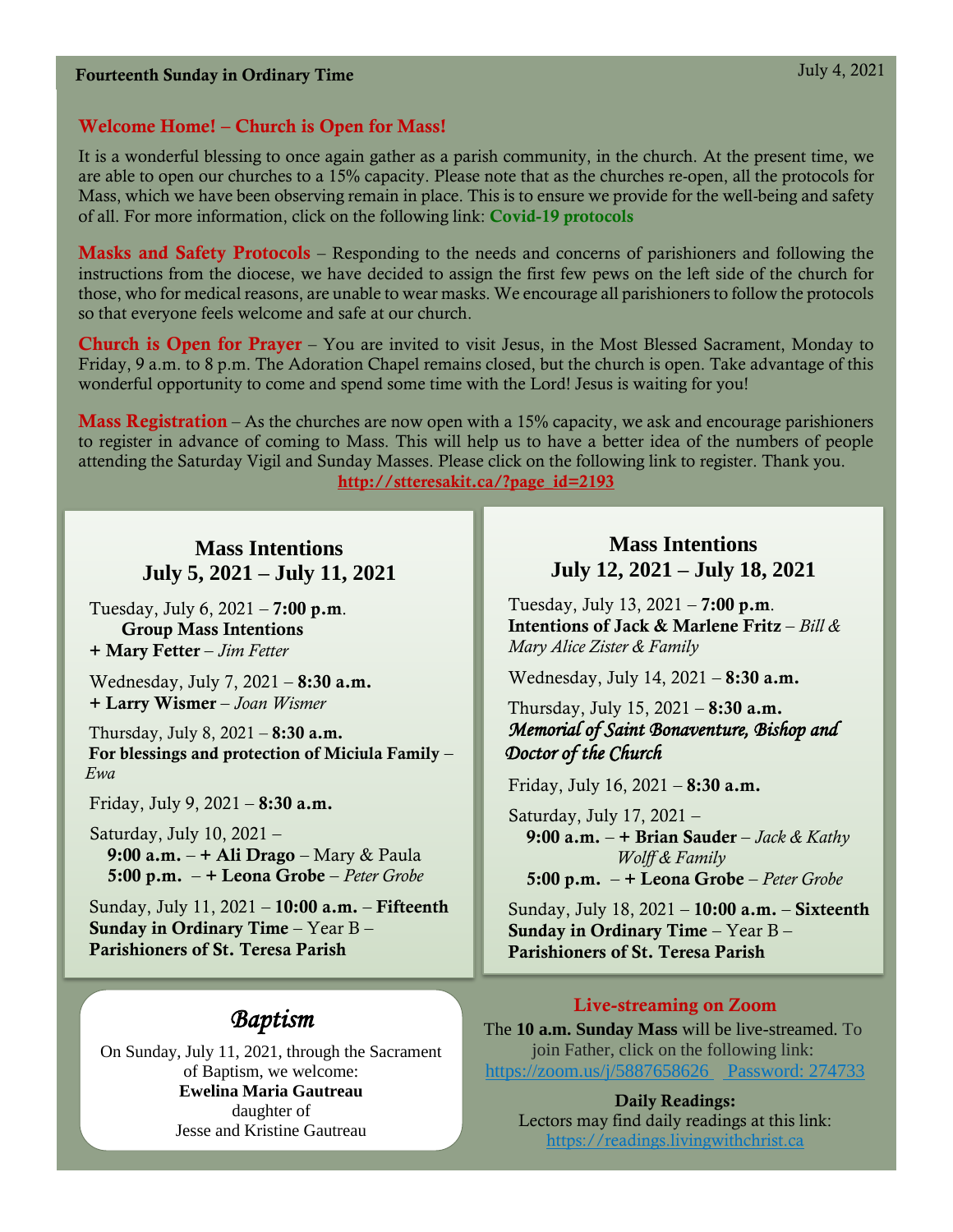# **Stewardship Report**

# Prayer to St. Joseph



Remember, O St. Joseph, loving and powerful protector, that according to the testimony of your faithful servant, great St. Teresa, no one who is truly devoted to you Has seen his petition rejected. Filled with confidence and hope I come to you, worthy Spouse of Mary Immaculate. Do not close your ears to my prayer, you who have the glorious title of father of Jesus, but graciously hear and intercede for me.

Amen.

# **Stewardship Report June 27, 2021**

| Envelopes  \$1073.00      |  |
|---------------------------|--|
|                           |  |
| Building Fund \$ 308.00   |  |
| Votive candles  \$ 130.30 |  |

It is a wonderful blessing to once again gather as a parish community, in the church, albeit at a reduced capacity. We would ask you to continue to keep our parish in your prayers and prayerfully consider continuing your donations. Thank you to those who continue to remember the parish through financial donations - We appreciate your continued support!

### **Pre-Authorized Giving**

Pre-Authorized Giving is now available for our parishioners. A digital copy of the form may be found on our website. Simply print the form and complete it. For those unable to print the digital copy, please contact the Parish Office. Completed forms can be returned to the Parish Office via the slot in the Parish Office door or can be mailed to: St Teresa of Avila Parish, 44 Leonard St., Kitchener, ON N2H 6C8

#### **E-Transfer**

**Exciting news –** We are now able to provide E-Transfer to our parishioners. For E-Transfers, please use the following email account: **stteresakitchener@hamiltondiocese.com**

### **CanadaHelps**

To support our parish via **credit card** or **PayPal** please visit canadahelps.org You can access our parish directly by following this link:

**[https://www.canadahelps.org/en/charities/119110450RR0053-st](https://www.canadahelps.org/en/charities/119110450RR0053-st-teresas-parish/)[teresas-parish/](https://www.canadahelps.org/en/charities/119110450RR0053-st-teresas-parish/)**

For those who do not get the bulletin electronically, go to canadahelps.org and then follow the instructions below:

Once you are on the homepage, you can access St. Teresa of Avila Parish by going to the Donate tab and clicking on Find a Charity. Click on the blue box that says Pick a category that is close to your heart. Now click on religion. Once you have done this you will have another tab appear that says All Locations. Click on this tab and change region to Ontario and city to Kitchener. You will now be able to scroll down until you find **STTERESAS** (Kitchener, ON appears below). Click on this link and you can then proceed with your donation.

Please note that donations made through the CanadaHelps website, will receive a tax receipt directly from CanadaHelps, via email.

You may also **send a gift directly** to our parish through the mail: **St. Teresa of Avila Parish, 44 Leonard St., Kitchener, ON N2H 6C8** or you may drop off **cash or cheque,** securely, at the Parish Office, through the mail slot in the wooden door, behind the white storm door. Please be sure to include your name, address and phone number or use your donation envelope.

**Continuing support of our parish is an act of generosity and faith. We are very grateful for any contributions you may be able to make at this time.**